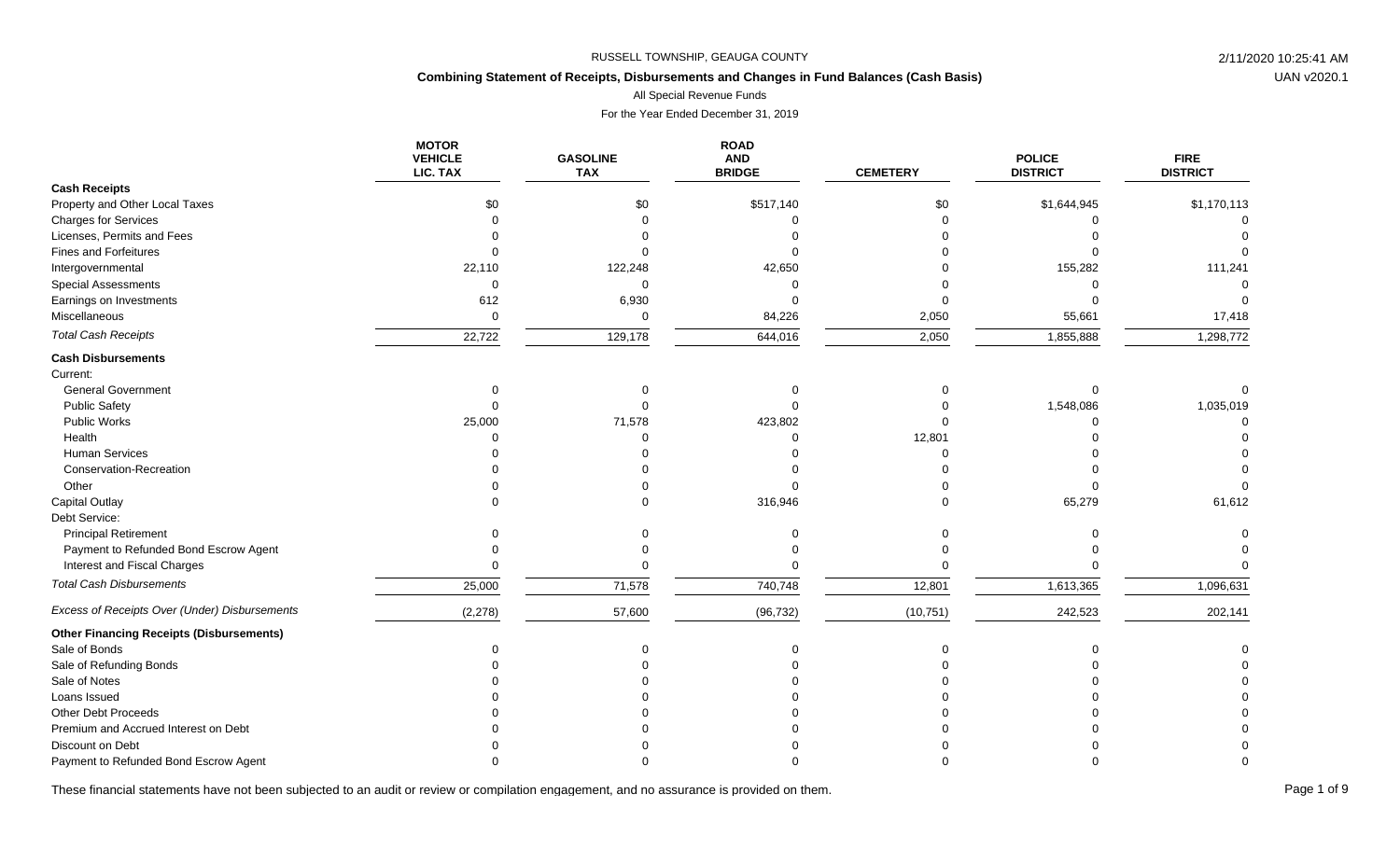# **Combining Statement of Receipts, Disbursements and Changes in Fund Balances (Cash Basis)**

All Special Revenue Funds

|                                                | <b>MOTOR</b><br><b>VEHICLE</b><br>LIC. TAX | <b>GASOLINE</b><br><b>TAX</b> | <b>ROAD</b><br><b>AND</b><br><b>BRIDGE</b> | <b>CEMETERY</b> | <b>POLICE</b><br><b>DISTRICT</b> | <b>FIRE</b><br><b>DISTRICT</b> |
|------------------------------------------------|--------------------------------------------|-------------------------------|--------------------------------------------|-----------------|----------------------------------|--------------------------------|
| Sale of Capital Assets                         |                                            |                               |                                            |                 |                                  |                                |
| Transfers In                                   |                                            |                               |                                            |                 |                                  |                                |
| <b>Transfers Out</b>                           |                                            |                               |                                            |                 |                                  |                                |
| Advances In                                    |                                            |                               |                                            |                 |                                  |                                |
| Advances Out                                   |                                            |                               |                                            |                 |                                  |                                |
| <b>Other Financing Sources</b>                 |                                            |                               |                                            |                 | 645                              | 2,955                          |
| Other Financing Uses                           |                                            |                               |                                            |                 |                                  | $\Omega$                       |
| Total Other Financing Receipts (Disbursements) |                                            |                               |                                            | $\Omega$        | 645                              | 2,955                          |
| Special Item                                   |                                            |                               |                                            |                 |                                  |                                |
| Extraordinary Item                             |                                            |                               |                                            |                 |                                  |                                |
| Net Change in Fund Cash Balances               | (2, 278)                                   | 57,600                        | (96, 732)                                  | (10, 751)       | 243,168                          | 205,096                        |
| Fund Cash Balances, January 1                  | 26,749                                     | 339,210                       | 1,166,065                                  | 14,489          | 1,072,743                        | 776,356                        |
| Fund Cash Balances, December 31                |                                            |                               |                                            |                 |                                  |                                |
| Nonspendable                                   |                                            |                               |                                            |                 |                                  |                                |
| Restricted                                     | 24,471                                     | 396,810                       | 1,069,333                                  | 3,738           | 1,315,911                        | 981,452                        |
| Committed                                      |                                            |                               |                                            |                 |                                  |                                |
| Assigned                                       |                                            |                               |                                            |                 |                                  |                                |
| Unassigned (Deficit)                           |                                            |                               |                                            |                 |                                  |                                |
| Fund Cash Balances, December 31                | \$24,471                                   | \$396,810                     | \$1,069,333                                | \$3,738         | \$1,315,911                      | \$981,452                      |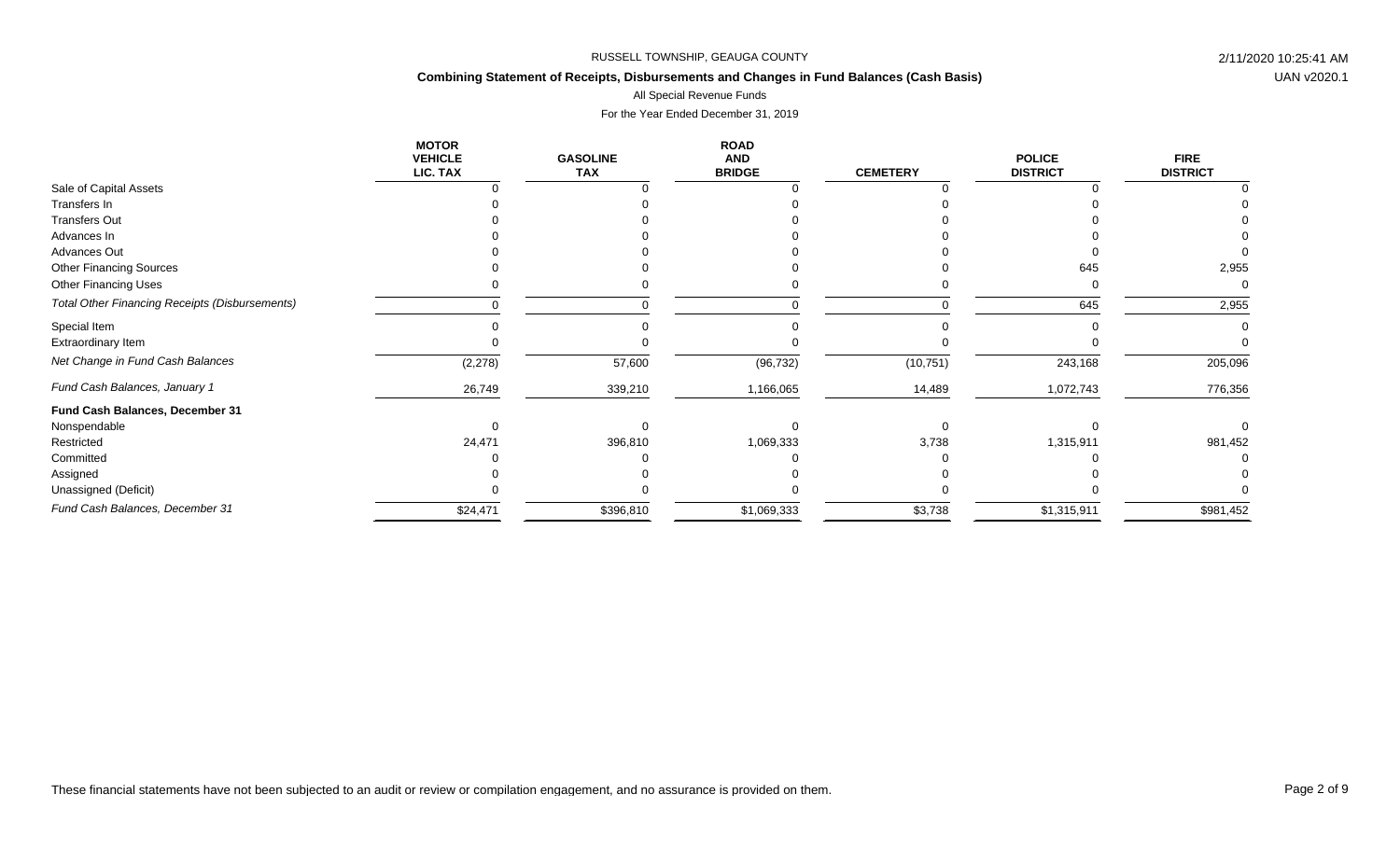# **Combining Statement of Receipts, Disbursements and Changes in Fund Balances (Cash Basis)**

All Special Revenue Funds

For the Year Ended December 31, 2019

|                                                                | <b>MOTOR</b><br><b>VEHICLE</b><br>LIC. TAX | <b>GASOLINE</b><br><b>TAX</b> | <b>ROAD</b><br><b>AND</b><br><b>BRIDGE</b> | <b>CEMETERY</b> | <b>POLICE</b><br><b>DISTRICT</b> | <b>FIRE</b><br><b>DISTRICT</b> |
|----------------------------------------------------------------|--------------------------------------------|-------------------------------|--------------------------------------------|-----------------|----------------------------------|--------------------------------|
| <b>GASB 54 Worksheet/Note Disclosure</b>                       |                                            |                               |                                            |                 |                                  |                                |
| Net Change in Fund Cash Balances                               | (\$2,278)                                  | \$57,600                      | (\$96,732)                                 | (\$10,751)      | \$243,168                        | \$205,096                      |
| Fund Cash Balances, January 1                                  | 26,749                                     | 339,210                       | 1,166,065                                  | 14,489          | 1,072,743                        | 776,356                        |
| Fund Cash Balances, December 31                                | \$24,471                                   | \$396,810                     | \$1,069,333                                | \$3,738         | \$1,315,911                      | \$981,452                      |
| <b>Fund Balances</b><br>Amounts identified as:<br>Nonspendable |                                            |                               |                                            |                 |                                  |                                |
| <b>Total Nonspendable</b>                                      | $\mathbf 0$                                | $\mathbf 0$                   | $\mathbf 0$                                | $\mathbf 0$     | $\mathbf 0$                      | $\mathbf 0$                    |
| Restricted for:                                                |                                            |                               |                                            |                 |                                  |                                |
| Cemetery                                                       | \$0                                        | \$0                           | \$0                                        | \$3,738         | \$0                              | \$0                            |
| Debt Service                                                   |                                            |                               |                                            |                 |                                  |                                |
| Drug and Alcohol Education and Enforcement                     |                                            |                               |                                            |                 |                                  |                                |
| <b>Emergency Medical Services</b>                              |                                            |                               |                                            |                 |                                  |                                |
| <b>ENERGY CONSERVATION</b>                                     |                                            |                               |                                            |                 |                                  | $\Omega$                       |
| Fire Operations                                                |                                            |                               |                                            |                 |                                  | 981,452                        |
| <b>Police Operations</b>                                       |                                            |                               |                                            |                 | 1,315,911                        |                                |
| Road and Bridge Maintenance and Improvements                   | 24,471                                     | 396,810                       | 1,069,333                                  |                 | 0                                |                                |
| Training Reimbursement Funds Only                              | $\Omega$                                   | $\Omega$                      | $\Omega$                                   |                 |                                  |                                |
| <b>Total Restricted</b>                                        | 24,471                                     | 396,810                       | 1,069,333                                  | 3,738           | 1,315,911                        | 981,452                        |
| Committed to:                                                  |                                            |                               |                                            |                 |                                  |                                |
| FIRE TRUCK PURCHASE                                            | O                                          | $\mathbf 0$                   |                                            | $\Omega$        | $\Omega$                         |                                |
| POLICE STATION                                                 |                                            |                               |                                            |                 |                                  |                                |
| Road and Bridge Maintenance and Improvements                   |                                            |                               |                                            |                 |                                  |                                |
| <b>Total Committed</b>                                         |                                            | $\Omega$                      | $\Omega$                                   |                 | ∩                                | $\Omega$                       |
| Assigned to:                                                   |                                            |                               |                                            |                 |                                  |                                |
| Assigned                                                       | $\Omega$                                   | $\mathbf 0$                   | 0                                          | $\Omega$        | $\Omega$                         | $\Omega$                       |
| <b>Total Assigned</b>                                          | $\Omega$                                   | $\Omega$                      | $\Omega$                                   | $\Omega$        | $\Omega$                         | $\Omega$                       |
| Unassigned                                                     | $\Omega$                                   | $\Omega$                      | $\Omega$                                   | $\mathbf 0$     | $\Omega$                         | $\Omega$                       |
| Total Fund Cash Balances, December 31                          | \$24,471                                   | \$396,810                     | \$1,069,333                                | \$3,738         | \$1,315,911                      | \$981,452                      |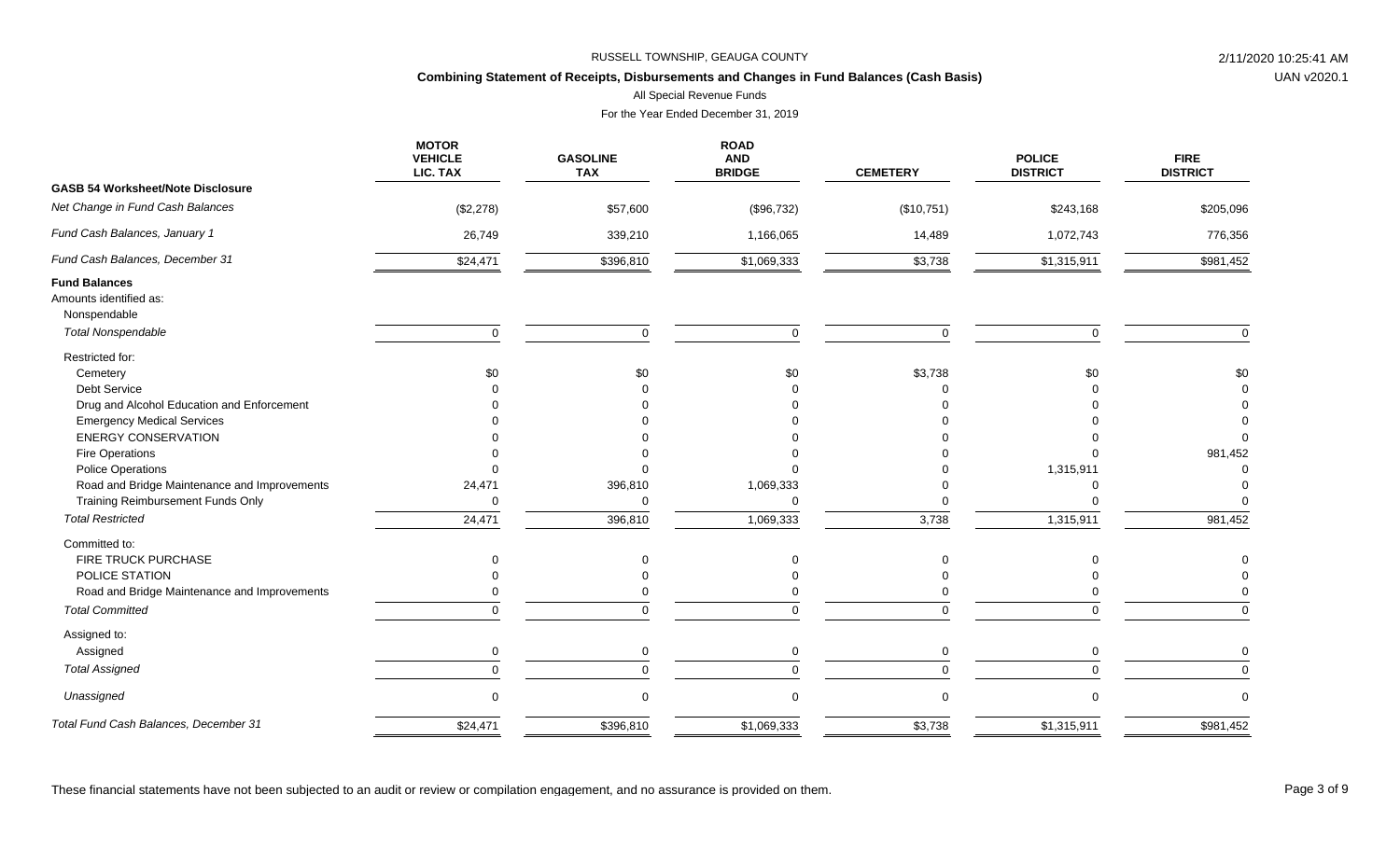# **Combining Statement of Receipts, Disbursements and Changes in Fund Balances (Cash Basis)**

All Special Revenue Funds

For the Year Ended December 31, 2019

|                                                 | <b>ROAD</b><br><b>DISTRICT</b> | <b>PERMISSIVE</b><br><b>MOTOR VEH</b><br><b>LICENSE</b> | <b>ENFORCE-</b><br><b>MENT AND</b><br><b>EDUCATION</b> | FIRE & RSC<br><b>AMBULANCE</b><br><b>EMS SERV</b> | Ohio<br>Peace<br>Officer | <b>Fire FEMA</b><br>Grant -<br><b>EMS</b> |
|-------------------------------------------------|--------------------------------|---------------------------------------------------------|--------------------------------------------------------|---------------------------------------------------|--------------------------|-------------------------------------------|
| <b>Cash Receipts</b>                            |                                |                                                         |                                                        |                                                   |                          |                                           |
| Property and Other Local Taxes                  | \$1,050,399                    | \$18,173                                                | \$0                                                    | \$0                                               | \$0                      | \$0                                       |
| <b>Charges for Services</b>                     |                                |                                                         | $\Omega$                                               | $\Omega$                                          | $\Omega$                 | $\Omega$                                  |
| Licenses, Permits and Fees                      |                                |                                                         |                                                        | 115,251                                           |                          |                                           |
| <b>Fines and Forfeitures</b>                    |                                |                                                         | 5,639                                                  | $\Omega$                                          |                          |                                           |
| Intergovernmental                               | 110,613                        |                                                         |                                                        |                                                   |                          |                                           |
| <b>Special Assessments</b>                      | ∩                              |                                                         |                                                        |                                                   |                          |                                           |
| Earnings on Investments                         | $\Omega$                       |                                                         |                                                        |                                                   |                          |                                           |
| Miscellaneous                                   | 4,192                          |                                                         | $\Omega$                                               |                                                   | 0                        |                                           |
| <b>Total Cash Receipts</b>                      | 1,165,204                      | 18,173                                                  | 5,639                                                  | 115,251                                           | $\Omega$                 | $\Omega$                                  |
| <b>Cash Disbursements</b>                       |                                |                                                         |                                                        |                                                   |                          |                                           |
| Current:                                        |                                |                                                         |                                                        |                                                   |                          |                                           |
| <b>General Government</b>                       | $\Omega$                       | $\Omega$                                                | $\Omega$                                               | $\mathbf 0$                                       |                          |                                           |
| <b>Public Safety</b>                            |                                |                                                         | 1,410                                                  | 19,830                                            |                          |                                           |
| Public Works                                    | 607,208                        | 902                                                     | $\Omega$                                               | ∩                                                 |                          |                                           |
| Health                                          |                                |                                                         |                                                        |                                                   |                          |                                           |
| <b>Human Services</b>                           |                                |                                                         |                                                        |                                                   |                          |                                           |
| Conservation-Recreation                         |                                |                                                         |                                                        |                                                   |                          |                                           |
| Other                                           |                                |                                                         |                                                        |                                                   |                          |                                           |
| <b>Capital Outlay</b>                           | 191,538                        |                                                         |                                                        | 52,892                                            |                          | $\Omega$                                  |
| Debt Service:                                   |                                |                                                         |                                                        |                                                   |                          |                                           |
| <b>Principal Retirement</b>                     |                                |                                                         |                                                        | $\Omega$                                          |                          |                                           |
| Payment to Refunded Bond Escrow Agent           |                                |                                                         |                                                        |                                                   |                          |                                           |
| Interest and Fiscal Charges                     |                                |                                                         | $\Omega$                                               | $\Omega$                                          | $\Omega$                 |                                           |
| <b>Total Cash Disbursements</b>                 | 798,746                        | 902                                                     | 1,410                                                  | 72,722                                            | $\mathbf 0$              | $\Omega$                                  |
| Excess of Receipts Over (Under) Disbursements   | 366,458                        | 17,271                                                  | 4,229                                                  | 42,529                                            | $\pmb{0}$                | $\mathbf 0$                               |
| <b>Other Financing Receipts (Disbursements)</b> |                                |                                                         |                                                        |                                                   |                          |                                           |
| Sale of Bonds                                   | $\Omega$                       | $\Omega$                                                | $\Omega$                                               | $\Omega$                                          | $\Omega$                 | $\Omega$                                  |
| Sale of Refunding Bonds                         |                                |                                                         |                                                        |                                                   |                          |                                           |
| Sale of Notes                                   |                                |                                                         |                                                        |                                                   |                          |                                           |
| Loans Issued                                    |                                |                                                         |                                                        |                                                   |                          |                                           |
| Other Debt Proceeds                             |                                |                                                         |                                                        |                                                   |                          |                                           |
| Premium and Accrued Interest on Debt            |                                |                                                         |                                                        |                                                   |                          |                                           |
| Discount on Debt                                |                                |                                                         |                                                        |                                                   |                          |                                           |
| Payment to Refunded Bond Escrow Agent           |                                |                                                         |                                                        |                                                   |                          |                                           |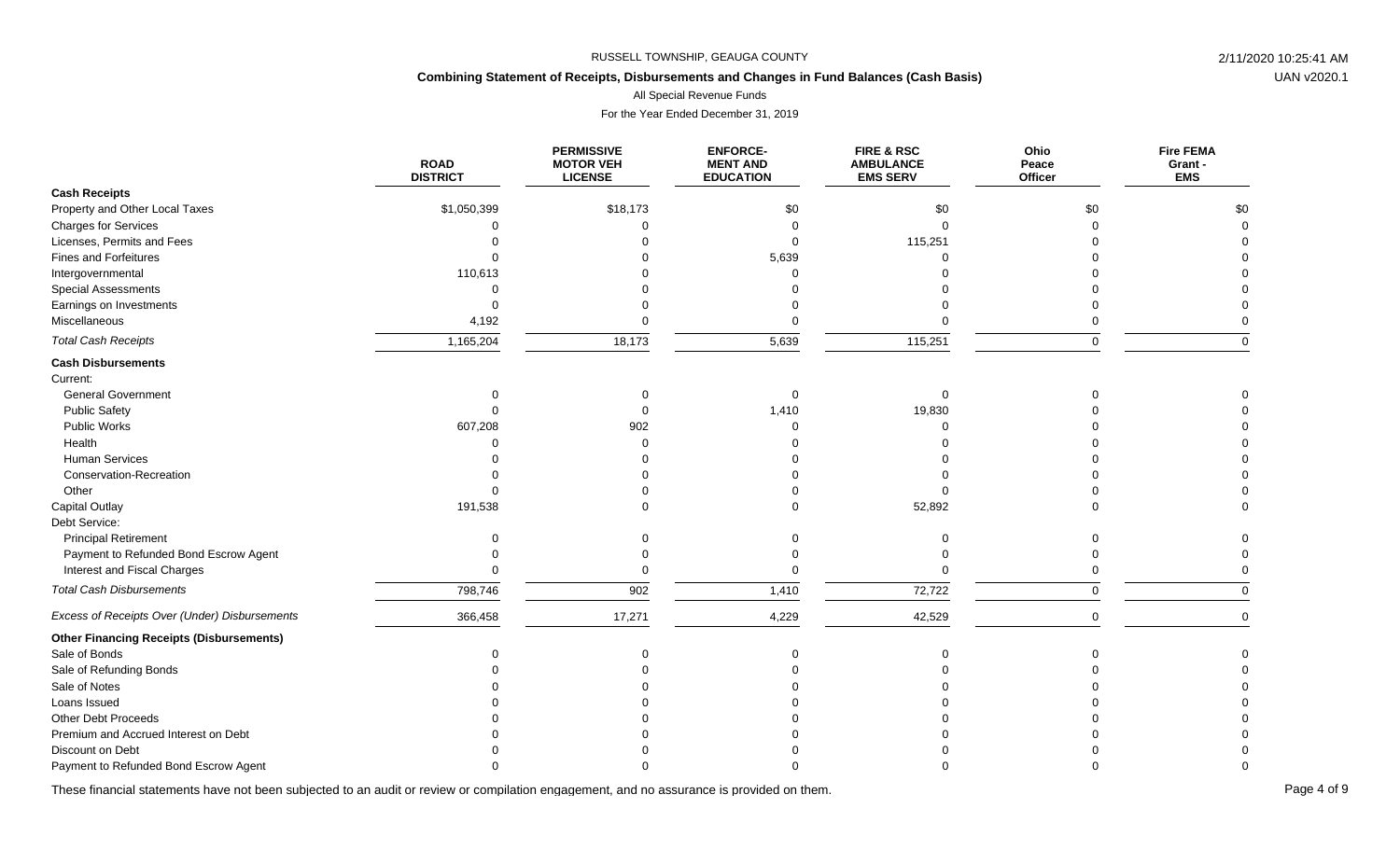# **Combining Statement of Receipts, Disbursements and Changes in Fund Balances (Cash Basis)**

### All Special Revenue Funds

|                                                       | <b>ROAD</b><br><b>DISTRICT</b> | <b>PERMISSIVE</b><br><b>MOTOR VEH</b><br><b>LICENSE</b> | <b>ENFORCE-</b><br><b>MENT AND</b><br><b>EDUCATION</b> | <b>FIRE &amp; RSC</b><br><b>AMBULANCE</b><br><b>EMS SERV</b> | Ohio<br>Peace<br>Officer | <b>Fire FEMA</b><br>Grant -<br><b>EMS</b> |
|-------------------------------------------------------|--------------------------------|---------------------------------------------------------|--------------------------------------------------------|--------------------------------------------------------------|--------------------------|-------------------------------------------|
| Sale of Capital Assets                                | 7,423                          |                                                         |                                                        |                                                              |                          |                                           |
| Transfers In                                          |                                |                                                         |                                                        |                                                              |                          |                                           |
| <b>Transfers Out</b>                                  |                                |                                                         |                                                        |                                                              |                          |                                           |
| Advances In                                           |                                |                                                         |                                                        |                                                              |                          |                                           |
| Advances Out                                          |                                |                                                         |                                                        |                                                              |                          |                                           |
| <b>Other Financing Sources</b>                        |                                |                                                         |                                                        |                                                              |                          |                                           |
| <b>Other Financing Uses</b>                           |                                |                                                         |                                                        |                                                              |                          |                                           |
| <b>Total Other Financing Receipts (Disbursements)</b> | 7,423                          |                                                         |                                                        |                                                              |                          |                                           |
| Special Item                                          |                                |                                                         |                                                        |                                                              |                          |                                           |
| Extraordinary Item                                    |                                |                                                         |                                                        |                                                              |                          |                                           |
| Net Change in Fund Cash Balances                      | 373,881                        | 17,271                                                  | 4,229                                                  | 42,529                                                       |                          | 0                                         |
| Fund Cash Balances, January 1                         | 745,252                        | 952                                                     | 1,435                                                  | 161,663                                                      | 6,240                    |                                           |
| Fund Cash Balances, December 31                       |                                |                                                         |                                                        |                                                              |                          |                                           |
| Nonspendable                                          |                                |                                                         |                                                        |                                                              |                          |                                           |
| Restricted                                            | 1,119,133                      | 18,223                                                  | 5,664                                                  | 204,192                                                      | 6,240                    |                                           |
| Committed                                             |                                |                                                         |                                                        |                                                              |                          |                                           |
| Assigned                                              |                                |                                                         |                                                        |                                                              |                          |                                           |
| Unassigned (Deficit)                                  |                                |                                                         |                                                        |                                                              |                          |                                           |
| Fund Cash Balances, December 31                       | \$1,119,133                    | \$18,223                                                | \$5,664                                                | \$204,192                                                    | \$6,240                  | \$0                                       |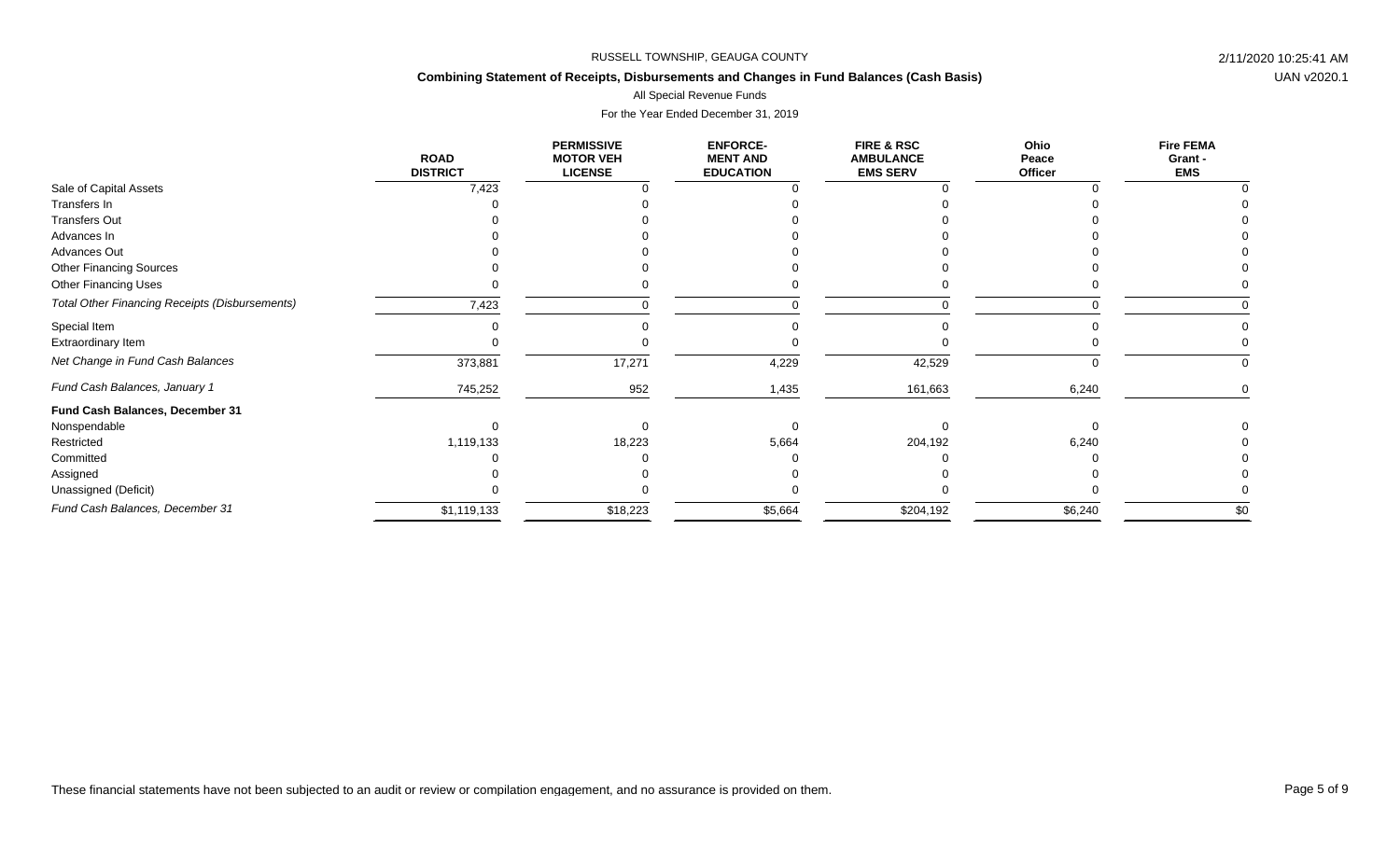# **Combining Statement of Receipts, Disbursements and Changes in Fund Balances (Cash Basis)**

All Special Revenue Funds

|                                                | <b>ROAD</b><br><b>DISTRICT</b> | <b>PERMISSIVE</b><br><b>MOTOR VEH</b><br><b>LICENSE</b> | <b>ENFORCE-</b><br><b>MENT AND</b><br><b>EDUCATION</b> | FIRE & RSC<br><b>AMBULANCE</b><br><b>EMS SERV</b> | Ohio<br>Peace<br>Officer | <b>Fire FEMA</b><br>Grant -<br><b>EMS</b> |
|------------------------------------------------|--------------------------------|---------------------------------------------------------|--------------------------------------------------------|---------------------------------------------------|--------------------------|-------------------------------------------|
| <b>GASB 54 Worksheet/Note Disclosure</b>       |                                |                                                         |                                                        |                                                   |                          |                                           |
| Net Change in Fund Cash Balances               | \$373,881                      | \$17,271                                                | \$4,229                                                | \$42,529                                          | \$0                      | \$0                                       |
| Fund Cash Balances, January 1                  | 745,252                        | 952                                                     | 1,435                                                  | 161,663                                           | 6,240                    | $\Omega$                                  |
| Fund Cash Balances, December 31                | \$1,119,133                    | \$18,223                                                | \$5,664                                                | \$204,192                                         | \$6,240                  | \$0                                       |
| <b>Fund Balances</b><br>Amounts identified as: |                                |                                                         |                                                        |                                                   |                          |                                           |
| Nonspendable                                   |                                |                                                         |                                                        |                                                   |                          |                                           |
| <b>Total Nonspendable</b>                      | $\mathbf 0$                    | $\Omega$                                                | $\Omega$                                               | $\mathbf 0$                                       | $\Omega$                 | $\Omega$                                  |
| Restricted for:                                |                                |                                                         |                                                        |                                                   |                          |                                           |
| Cemetery                                       | \$0                            | \$0                                                     | \$0                                                    | \$0                                               | \$0                      | \$0                                       |
| Debt Service                                   |                                |                                                         |                                                        |                                                   |                          | $\Omega$                                  |
| Drug and Alcohol Education and Enforcement     |                                |                                                         | 5,664                                                  |                                                   |                          |                                           |
| <b>Emergency Medical Services</b>              |                                |                                                         |                                                        | 204,192                                           |                          |                                           |
| <b>ENERGY CONSERVATION</b>                     |                                |                                                         |                                                        |                                                   |                          |                                           |
| Fire Operations                                |                                |                                                         |                                                        |                                                   |                          |                                           |
| <b>Police Operations</b>                       |                                |                                                         |                                                        |                                                   |                          |                                           |
| Road and Bridge Maintenance and Improvements   | 1,119,133                      | 18,223                                                  |                                                        |                                                   |                          |                                           |
| Training Reimbursement Funds Only              |                                | $\Omega$                                                |                                                        |                                                   | 6,240                    |                                           |
| <b>Total Restricted</b>                        | 1,119,133                      | 18,223                                                  | 5,664                                                  | 204,192                                           | 6,240                    | $\mathbf 0$                               |
| Committed to:                                  |                                |                                                         |                                                        |                                                   |                          |                                           |
| FIRE TRUCK PURCHASE                            |                                | $\mathbf 0$                                             |                                                        | $\Omega$                                          |                          |                                           |
| POLICE STATION                                 |                                |                                                         |                                                        |                                                   |                          |                                           |
| Road and Bridge Maintenance and Improvements   |                                |                                                         |                                                        |                                                   |                          |                                           |
| <b>Total Committed</b>                         |                                | $\Omega$                                                | ∩                                                      | $\Omega$                                          | ∩                        | $\Omega$                                  |
| Assigned to:                                   |                                |                                                         |                                                        |                                                   |                          |                                           |
| Assigned                                       | 0                              | $\mathbf 0$                                             | $\mathbf 0$                                            | $\mathbf 0$                                       | $\Omega$                 | $\mathbf 0$                               |
| <b>Total Assigned</b>                          |                                | $\Omega$                                                |                                                        |                                                   | ∩                        | $\Omega$                                  |
| Unassigned                                     | $\Omega$                       | $\Omega$                                                | $\Omega$                                               | $\mathbf 0$                                       | $\Omega$                 | $\Omega$                                  |
| Total Fund Cash Balances, December 31          | \$1,119,133                    | \$18,223                                                | \$5,664                                                | \$204,192                                         | \$6,240                  | \$0                                       |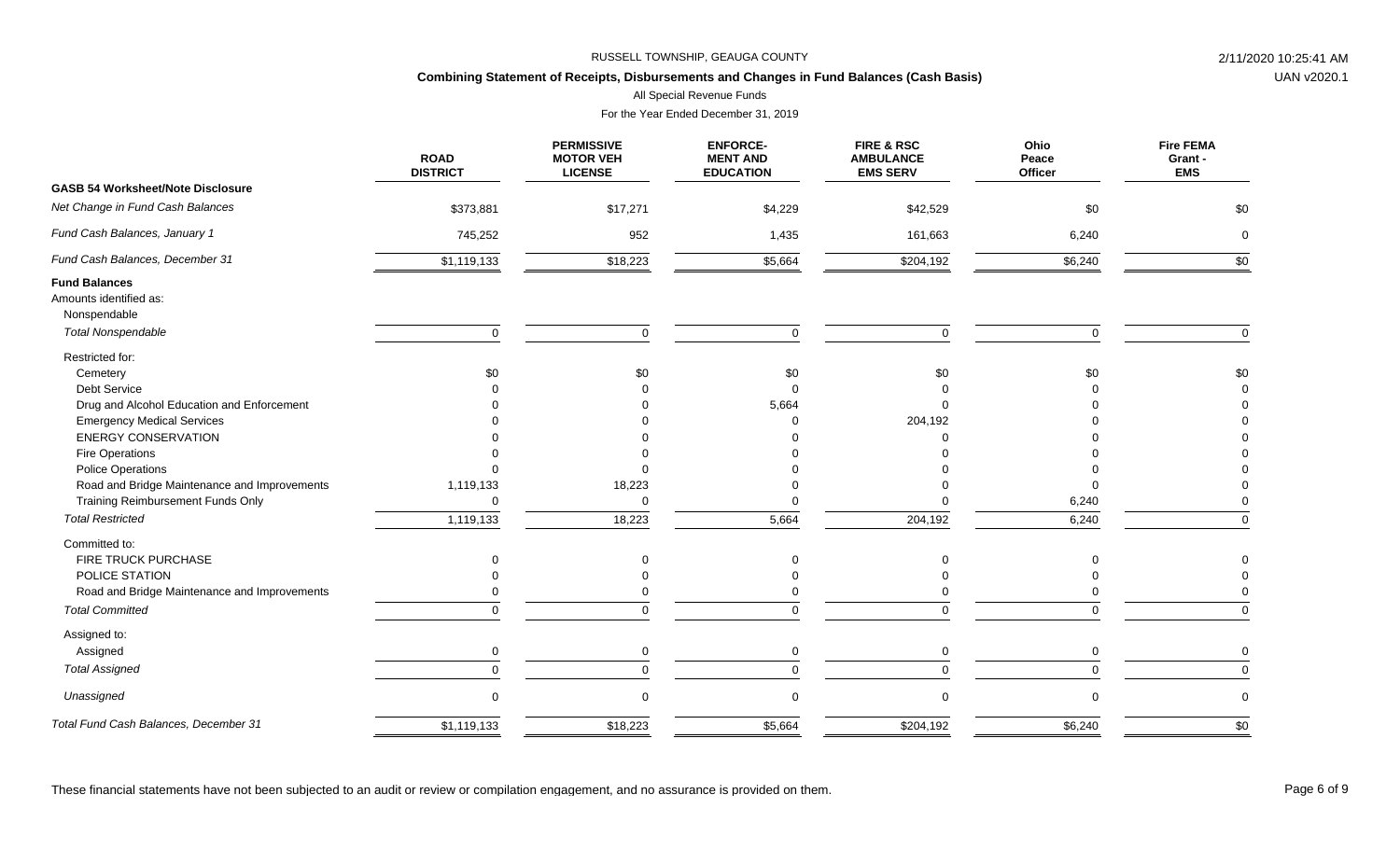UAN v2020.1

All Special Revenue Funds

For the Year Ended December 31, 2019

|                                                 | <b>SPECIAL REVENUE</b><br><b>TOTAL</b> |
|-------------------------------------------------|----------------------------------------|
| <b>Cash Receipts</b>                            |                                        |
| Property and Other Local Taxes                  | \$4,400,770                            |
| <b>Charges for Services</b>                     | 0                                      |
| Licenses, Permits and Fees                      | 115,251                                |
| <b>Fines and Forfeitures</b>                    | 5,639                                  |
| Intergovernmental                               | 564,144                                |
| <b>Special Assessments</b>                      | 0                                      |
| Earnings on Investments                         | 7,542                                  |
| Miscellaneous                                   | 163,547                                |
| <b>Total Cash Receipts</b>                      | 5,256,893                              |
| <b>Cash Disbursements</b>                       |                                        |
| Current:                                        |                                        |
| <b>General Government</b>                       | 0                                      |
| <b>Public Safety</b>                            | 2,604,345                              |
| <b>Public Works</b>                             | 1,128,490                              |
| Health                                          | 12,801                                 |
| <b>Human Services</b>                           | 0                                      |
| Conservation-Recreation                         | 0                                      |
| Other                                           | 0                                      |
| Capital Outlay                                  | 688,267                                |
| Debt Service:                                   |                                        |
| <b>Principal Retirement</b>                     | 0                                      |
| Payment to Refunded Bond Escrow Agent           | 0                                      |
| Interest and Fiscal Charges                     | 0                                      |
| <b>Total Cash Disbursements</b>                 | 4,433,903                              |
| Excess of Receipts Over (Under) Disbursements   | 822,990                                |
| <b>Other Financing Receipts (Disbursements)</b> |                                        |
| Sale of Bonds                                   | 0                                      |
| Sale of Refunding Bonds                         | 0                                      |
| Sale of Notes                                   | 0                                      |
| Loans Issued                                    | 0                                      |
| <b>Other Debt Proceeds</b>                      | 0                                      |
| Premium and Accrued Interest on Debt            | 0                                      |
| Discount on Debt                                | 0                                      |
| Payment to Refunded Bond Escrow Agent           | 0                                      |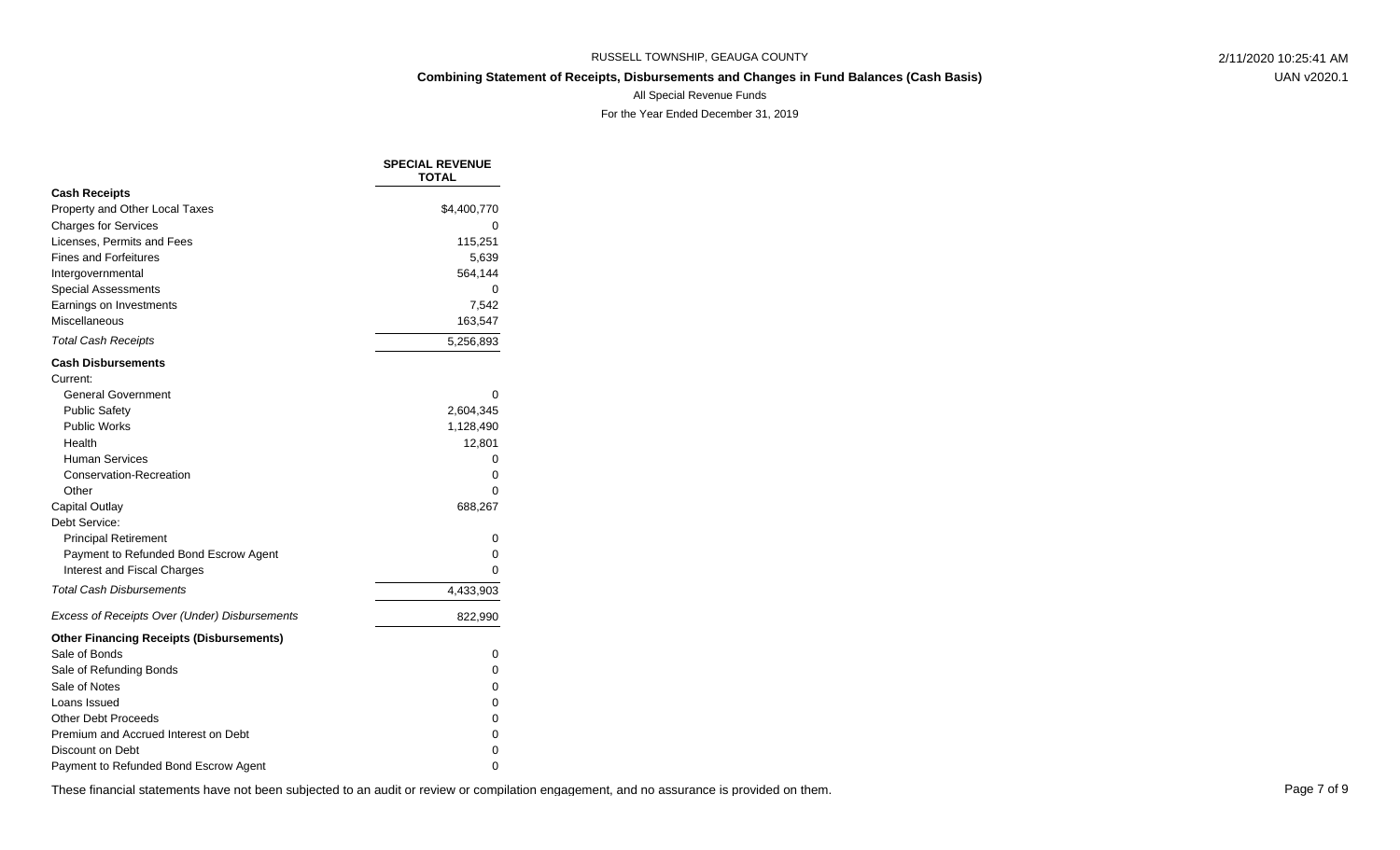UAN v2020.1

All Special Revenue Funds

|                                                       | <b>SPECIAL REVENUE</b><br><b>TOTAL</b> |
|-------------------------------------------------------|----------------------------------------|
| Sale of Capital Assets                                | 7,423                                  |
| Transfers In                                          |                                        |
| <b>Transfers Out</b>                                  | 0                                      |
| Advances In                                           |                                        |
| Advances Out                                          |                                        |
| <b>Other Financing Sources</b>                        | 3,600                                  |
| <b>Other Financing Uses</b>                           | 0                                      |
| <b>Total Other Financing Receipts (Disbursements)</b> | 11,023                                 |
| Special Item                                          |                                        |
| <b>Extraordinary Item</b>                             | O                                      |
| Net Change in Fund Cash Balances                      | 834,013                                |
| Fund Cash Balances, January 1                         | 4,311,154                              |
| <b>Fund Cash Balances, December 31</b>                |                                        |
| Nonspendable                                          | Ω                                      |
| Restricted                                            | 5,145,167                              |
| Committed                                             |                                        |
| Assigned                                              | O                                      |
| Unassigned (Deficit)                                  | O                                      |
| Fund Cash Balances, December 31                       | \$5,145,167                            |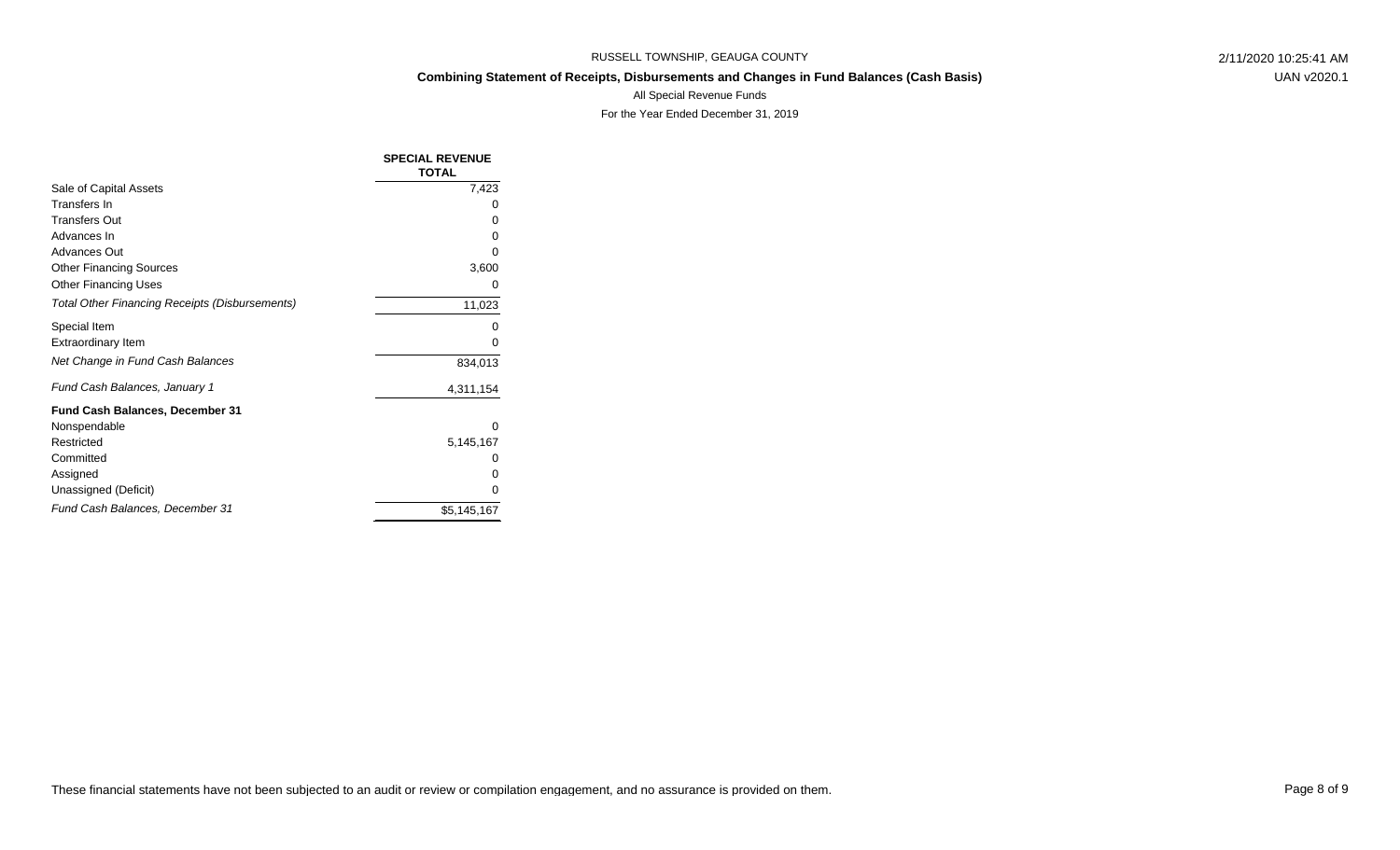UAN v2020.1

All Special Revenue Funds

|                                                                | <b>SPECIAL REVENUE</b><br><b>TOTAL</b> |
|----------------------------------------------------------------|----------------------------------------|
| <b>GASB 54 Worksheet/Note Disclosure</b>                       |                                        |
| Net Change in Fund Cash Balances                               | \$834,013                              |
| Fund Cash Balances, January 1                                  | 4,311,154                              |
| Fund Cash Balances, December 31                                | \$5,145,167                            |
| <b>Fund Balances</b><br>Amounts identified as:<br>Nonspendable |                                        |
| <b>Total Nonspendable</b>                                      | 0                                      |
| Restricted for:<br>Cemetery                                    | \$3,738                                |
| Debt Service                                                   | 0                                      |
| Drug and Alcohol Education and Enforcement                     | 5,664                                  |
| <b>Emergency Medical Services</b>                              | 204,192                                |
| <b>ENERGY CONSERVATION</b>                                     | 0                                      |
| <b>Fire Operations</b><br><b>Police Operations</b>             | 981,452<br>1,315,911                   |
| Road and Bridge Maintenance and Improvements                   | 2,627,970                              |
| <b>Training Reimbursement Funds Only</b>                       | 6,240                                  |
| <b>Total Restricted</b>                                        | 5,145,167                              |
| Committed to:                                                  |                                        |
| <b>FIRE TRUCK PURCHASE</b>                                     | 0                                      |
| POLICE STATION                                                 | 0                                      |
| Road and Bridge Maintenance and Improvements                   | 0                                      |
| <b>Total Committed</b>                                         | 0                                      |
| Assigned to:                                                   |                                        |
| Assigned                                                       | 0                                      |
| <b>Total Assigned</b>                                          | 0                                      |
| Unassigned                                                     | 0                                      |
| Total Fund Cash Balances, December 31                          | \$5,145,167                            |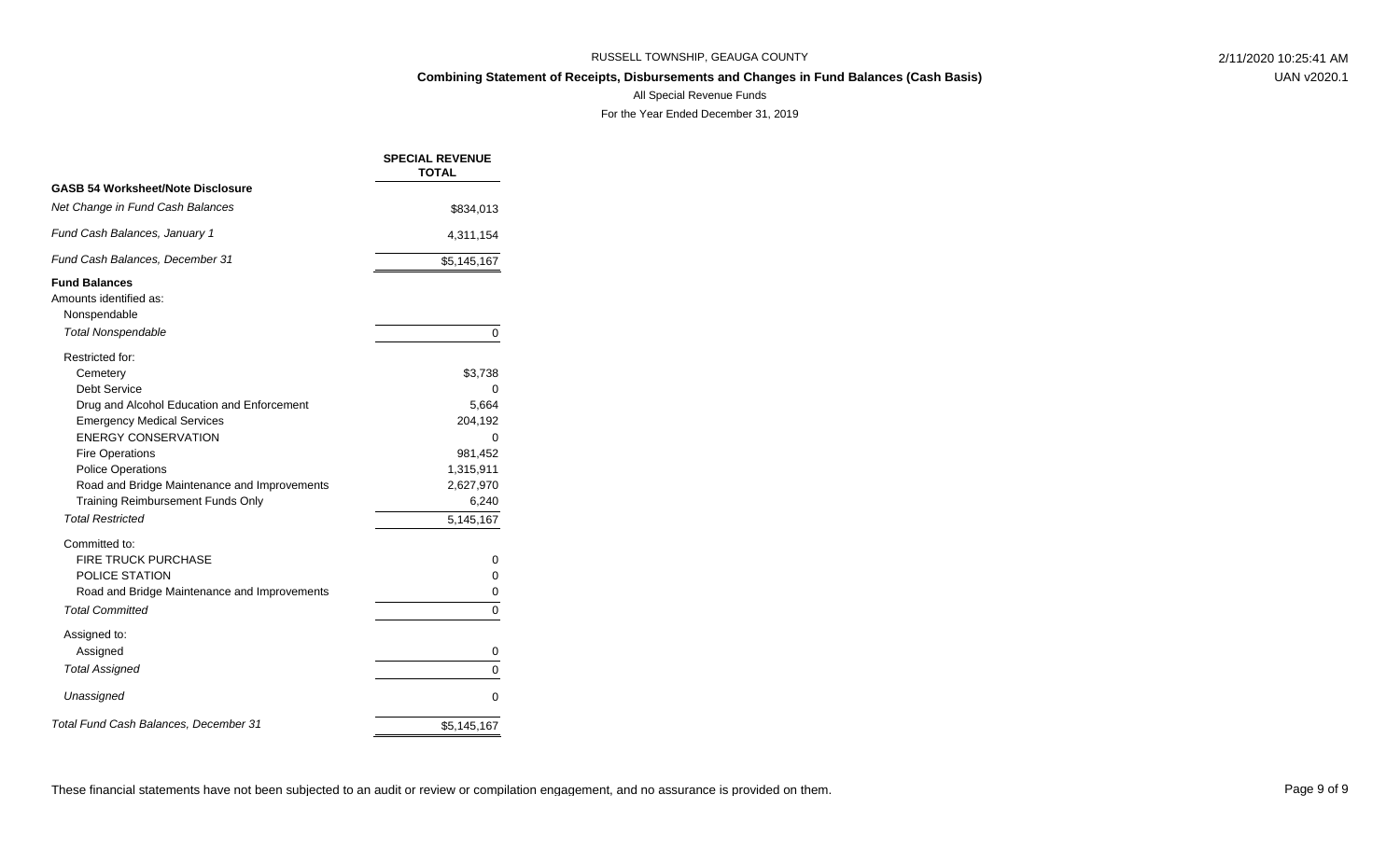# **Combining Statement of Receipts, Disbursements and Changes in Fund Balances (Cash Basis)**

All Debt Service Funds

For the Year Ended December 31, 2019

|                                                 | <b>GENERAL</b><br><b>BOND(NOTE)</b><br><b>RETIREMENT</b> | <b>MISC</b><br><b>DEBT</b><br><b>SERVICE</b> | <b>MISC</b><br><b>DEBT</b><br><b>SERVICE</b> | <b>Miscellane</b><br>ous Debt<br>Service-OP | <b>DEBT SERVICE</b><br><b>TOTAL</b> |
|-------------------------------------------------|----------------------------------------------------------|----------------------------------------------|----------------------------------------------|---------------------------------------------|-------------------------------------|
| <b>Cash Receipts</b>                            |                                                          |                                              |                                              |                                             |                                     |
| Property and Other Local Taxes                  | \$186,701                                                | \$0                                          | \$0                                          | \$49,847                                    | \$236,548                           |
| <b>Charges for Services</b>                     | $\Omega$                                                 | $\Omega$                                     | $\Omega$                                     | $\Omega$                                    |                                     |
| Licenses, Permits and Fees                      |                                                          |                                              |                                              |                                             |                                     |
| <b>Fines and Forfeitures</b>                    |                                                          |                                              |                                              |                                             |                                     |
| Intergovernmental                               | 27,668                                                   |                                              |                                              |                                             | 27,668                              |
| <b>Special Assessments</b>                      |                                                          |                                              |                                              |                                             |                                     |
| Earnings on Investments                         | $\Omega$                                                 |                                              |                                              |                                             |                                     |
| Miscellaneous                                   | 1,433                                                    | 0                                            | 0                                            |                                             | 1,433                               |
| <b>Total Cash Receipts</b>                      | 215,802                                                  | $\mathbf 0$                                  | $\Omega$                                     | 49,847                                      | 265,649                             |
| <b>Cash Disbursements</b>                       |                                                          |                                              |                                              |                                             |                                     |
| Current:                                        |                                                          |                                              |                                              |                                             |                                     |
| <b>General Government</b>                       | $\Omega$                                                 |                                              |                                              |                                             | $\Omega$                            |
| <b>Public Safety</b>                            | 3,029                                                    |                                              |                                              |                                             | 3,029                               |
| Public Works                                    |                                                          |                                              |                                              |                                             |                                     |
| Health                                          |                                                          |                                              |                                              |                                             |                                     |
| <b>Human Services</b>                           |                                                          |                                              |                                              |                                             |                                     |
| Conservation-Recreation                         |                                                          |                                              |                                              |                                             |                                     |
| Other                                           |                                                          |                                              |                                              |                                             |                                     |
| Capital Outlay                                  |                                                          |                                              |                                              |                                             |                                     |
| Debt Service:                                   |                                                          |                                              |                                              |                                             |                                     |
| <b>Principal Retirement</b>                     | 160,000                                                  |                                              | $\Omega$                                     | 49,847                                      | 209,847                             |
| Payment to Refunded Bond Escrow Agent           | $\mathbf 0$                                              |                                              |                                              | $\Omega$                                    | $\Omega$                            |
| Interest and Fiscal Charges                     | 25,160                                                   | $\Omega$                                     |                                              | $\Omega$                                    | 25,160                              |
| <b>Total Cash Disbursements</b>                 | 188,189                                                  | $\mathbf 0$                                  | $\Omega$                                     | 49,847                                      | 238,036                             |
| Excess of Receipts Over (Under) Disbursements   | 27,613                                                   | $\mathbf 0$                                  | $\Omega$                                     | $\mathbf 0$                                 | 27,613                              |
| <b>Other Financing Receipts (Disbursements)</b> |                                                          |                                              |                                              |                                             |                                     |
| Sale of Bonds                                   | ∩                                                        | U                                            |                                              | $\Omega$                                    |                                     |
| Sale of Refunding Bonds                         |                                                          |                                              |                                              |                                             | 0                                   |
| Sale of Notes                                   |                                                          |                                              |                                              |                                             | $\Omega$                            |
| Loans Issued                                    |                                                          |                                              |                                              |                                             |                                     |
| Other Debt Proceeds                             |                                                          |                                              |                                              |                                             |                                     |
| Premium and Accrued Interest on Debt            |                                                          |                                              |                                              |                                             |                                     |
| Discount on Debt                                |                                                          |                                              |                                              |                                             |                                     |
| Payment to Refunded Bond Escrow Agent           |                                                          |                                              |                                              |                                             |                                     |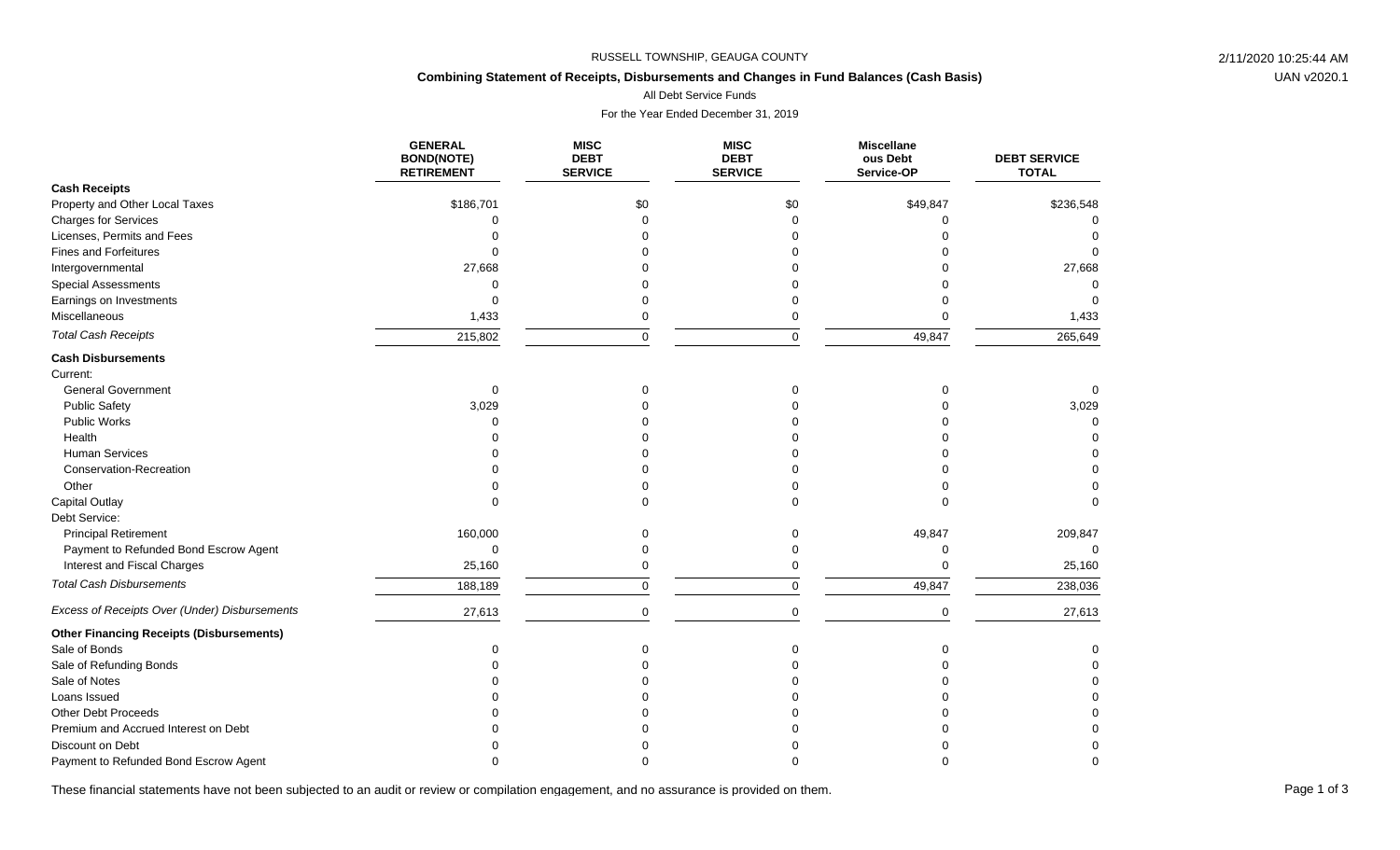# **Combining Statement of Receipts, Disbursements and Changes in Fund Balances (Cash Basis)**

All Debt Service Funds

|                                                | <b>GENERAL</b><br><b>BOND(NOTE)</b><br><b>RETIREMENT</b> | <b>MISC</b><br><b>DEBT</b><br><b>SERVICE</b> | <b>MISC</b><br><b>DEBT</b><br><b>SERVICE</b> | <b>Miscellane</b><br>ous Debt<br>Service-OP | <b>DEBT SERVICE</b><br><b>TOTAL</b> |
|------------------------------------------------|----------------------------------------------------------|----------------------------------------------|----------------------------------------------|---------------------------------------------|-------------------------------------|
| Sale of Capital Assets                         |                                                          |                                              |                                              |                                             |                                     |
| Transfers In                                   |                                                          |                                              |                                              |                                             |                                     |
| <b>Transfers Out</b>                           |                                                          |                                              |                                              |                                             |                                     |
| Advances In                                    |                                                          |                                              |                                              |                                             |                                     |
| Advances Out                                   |                                                          |                                              |                                              |                                             |                                     |
| <b>Other Financing Sources</b>                 |                                                          |                                              |                                              |                                             |                                     |
| <b>Other Financing Uses</b>                    |                                                          |                                              |                                              |                                             |                                     |
| Total Other Financing Receipts (Disbursements) |                                                          | O                                            |                                              |                                             |                                     |
| Special Item                                   |                                                          |                                              |                                              |                                             |                                     |
| Extraordinary Item                             |                                                          |                                              |                                              |                                             |                                     |
| Net Change in Fund Cash Balances               | 27,613                                                   | 0                                            |                                              | 0                                           | 27,613                              |
| Fund Cash Balances, January 1                  | 453,215                                                  |                                              |                                              |                                             | 453,215                             |
| Fund Cash Balances, December 31                |                                                          |                                              |                                              |                                             |                                     |
| Nonspendable                                   |                                                          |                                              |                                              |                                             |                                     |
| Restricted                                     | 480,828                                                  |                                              |                                              |                                             | 480,828                             |
| Committed                                      |                                                          |                                              |                                              |                                             |                                     |
| Assigned                                       |                                                          |                                              |                                              |                                             |                                     |
| Unassigned (Deficit)                           |                                                          |                                              |                                              |                                             |                                     |
| Fund Cash Balances, December 31                | \$480,828                                                | \$0                                          | \$0                                          | \$0                                         | \$480,828                           |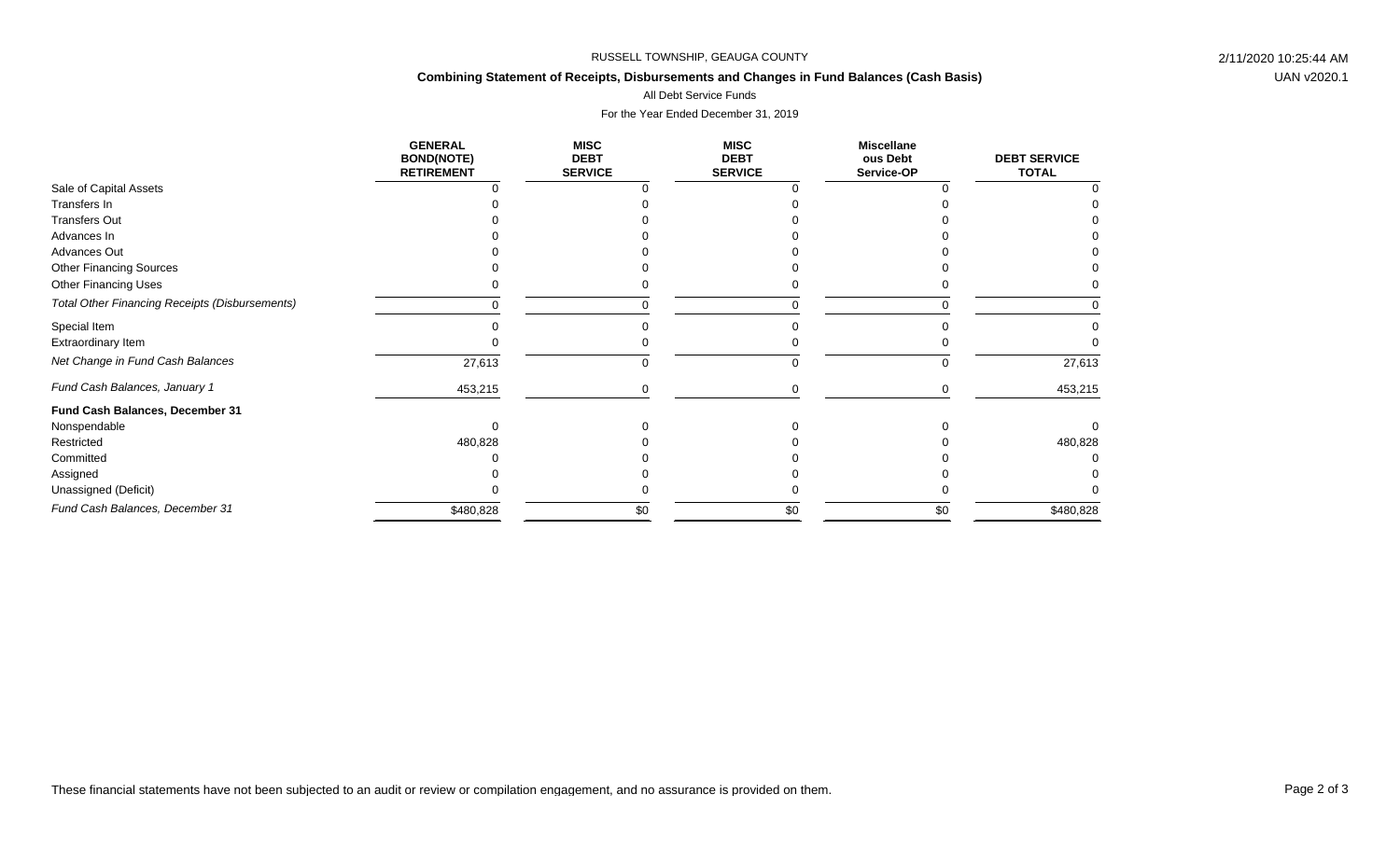# **Combining Statement of Receipts, Disbursements and Changes in Fund Balances (Cash Basis)**

All Debt Service Funds

|                                                | <b>GENERAL</b><br><b>BOND(NOTE)</b><br><b>RETIREMENT</b> | <b>MISC</b><br><b>DEBT</b><br><b>SERVICE</b> | <b>MISC</b><br><b>DEBT</b><br><b>SERVICE</b> | <b>Miscellane</b><br>ous Debt<br>Service-OP | <b>DEBT SERVICE</b><br><b>TOTAL</b> |
|------------------------------------------------|----------------------------------------------------------|----------------------------------------------|----------------------------------------------|---------------------------------------------|-------------------------------------|
| <b>GASB 54 Worksheet/Note Disclosure</b>       |                                                          |                                              |                                              |                                             |                                     |
| Net Change in Fund Cash Balances               | \$27,613                                                 | \$0                                          | \$0                                          | \$0                                         | \$27,613                            |
| Fund Cash Balances, January 1                  | 453,215                                                  | 0                                            | $\mathbf 0$                                  | 0                                           | 453,215                             |
| Fund Cash Balances, December 31                | \$480,828                                                | \$0                                          | \$0                                          | \$0                                         | \$480,828                           |
| <b>Fund Balances</b><br>Amounts identified as: |                                                          |                                              |                                              |                                             |                                     |
| Nonspendable<br><b>Total Nonspendable</b>      | $\mathbf 0$                                              | $\mathbf 0$                                  | $\Omega$                                     | $\mathbf 0$                                 | $\Omega$                            |
| Restricted for:                                |                                                          |                                              |                                              |                                             |                                     |
| Cemetery                                       | \$0                                                      | \$0                                          | \$0                                          | \$0                                         | \$0                                 |
| <b>Debt Service</b>                            | 480,828                                                  | $\Omega$                                     | $\Omega$                                     | $\Omega$                                    | 480,828                             |
| Drug and Alcohol Education and Enforcement     | U                                                        |                                              |                                              | U                                           | $\Omega$                            |
| <b>Emergency Medical Services</b>              |                                                          |                                              |                                              |                                             | $\Omega$                            |
| <b>ENERGY CONSERVATION</b>                     |                                                          |                                              |                                              |                                             |                                     |
| Fire Operations                                |                                                          |                                              |                                              |                                             |                                     |
| <b>Police Operations</b>                       |                                                          |                                              |                                              |                                             |                                     |
| Road and Bridge Maintenance and Improvements   |                                                          | $\Omega$                                     |                                              | $\Omega$                                    |                                     |
| Training Reimbursement Funds Only              |                                                          | $\Omega$                                     | U                                            | ∩                                           |                                     |
| <b>Total Restricted</b>                        | 480,828                                                  | $\mathbf 0$                                  | $\mathbf 0$                                  | $\mathbf 0$                                 | 480,828                             |
| Committed to:                                  |                                                          |                                              |                                              |                                             |                                     |
| FIRE TRUCK PURCHASE                            | $\Omega$                                                 | $\Omega$                                     | $\mathbf 0$                                  | $\mathbf 0$                                 | 0                                   |
| POLICE STATION                                 |                                                          |                                              | $\Omega$                                     |                                             | $\Omega$                            |
| Road and Bridge Maintenance and Improvements   |                                                          | $\Omega$                                     | $\Omega$                                     | 0                                           |                                     |
| <b>Total Committed</b>                         | $\Omega$                                                 | $\Omega$                                     | $\Omega$                                     | $\Omega$                                    | $\Omega$                            |
| Assigned to:                                   |                                                          |                                              |                                              |                                             |                                     |
| Assigned                                       | $\mathbf 0$                                              | 0                                            | 0                                            | $\mathbf 0$                                 | $\Omega$                            |
| <b>Total Assigned</b>                          | $\Omega$                                                 | $\Omega$                                     | $\Omega$                                     | $\Omega$                                    | $\Omega$                            |
| Unassigned                                     | $\Omega$                                                 | 0                                            | $\mathbf 0$                                  | $\mathbf 0$                                 | $\Omega$                            |
| Total Fund Cash Balances, December 31          | \$480,828                                                | \$0                                          | \$0                                          | \$0                                         | \$480,828                           |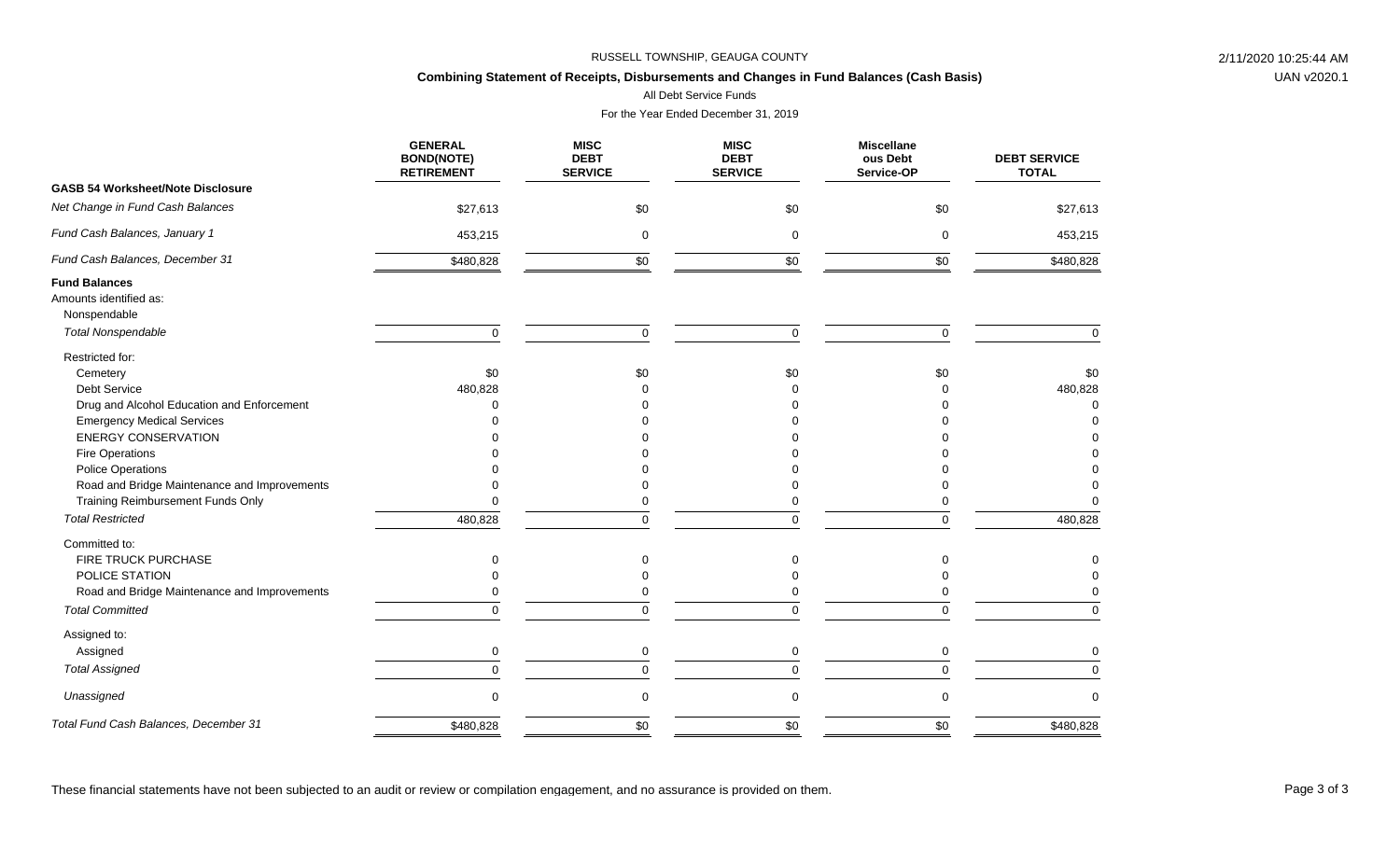# **Combining Statement of Receipts, Disbursements and Changes in Fund Balances (Cash Basis)**

All Capital Projects Funds

For the Year Ended December 31, 2019

|                                                 | <b>PUBLIC</b><br><b>WORKS</b><br><b>PROJECTS</b> | <b>PUBLIC</b><br><b>WORKS</b><br><b>PROJECTS</b> | Capital<br>Projects<br>CountyLine | <b>CAPITAL</b><br><b>PROJECTS</b> | <b>MISC</b><br><b>CAPITAL</b><br><b>PROJECTS</b> | <b>CAPITAL PROJECTS</b><br><b>TOTAL</b> |
|-------------------------------------------------|--------------------------------------------------|--------------------------------------------------|-----------------------------------|-----------------------------------|--------------------------------------------------|-----------------------------------------|
| <b>Cash Receipts</b>                            |                                                  |                                                  |                                   |                                   |                                                  |                                         |
| Property and Other Local Taxes                  | \$0                                              | \$0                                              | \$0                               | \$0                               | \$0                                              | \$0                                     |
| Charges for Services                            |                                                  | $\Omega$                                         |                                   |                                   |                                                  |                                         |
| Licenses, Permits and Fees                      |                                                  |                                                  |                                   |                                   |                                                  |                                         |
| <b>Fines and Forfeitures</b>                    |                                                  |                                                  |                                   |                                   |                                                  |                                         |
| Intergovernmental                               | 46,107                                           |                                                  | 2,589,010                         |                                   |                                                  | 2,635,117                               |
| <b>Special Assessments</b>                      |                                                  |                                                  |                                   |                                   |                                                  |                                         |
| Earnings on Investments                         |                                                  |                                                  |                                   |                                   |                                                  |                                         |
| Miscellaneous                                   |                                                  |                                                  |                                   |                                   | 13,340                                           | 13,340                                  |
| <b>Total Cash Receipts</b>                      | 46,107                                           | $\Omega$                                         | 2,589,010                         | U                                 | 13,340                                           | 2,648,457                               |
| <b>Cash Disbursements</b><br>Current:           |                                                  |                                                  |                                   |                                   |                                                  |                                         |
| <b>General Government</b>                       |                                                  |                                                  |                                   |                                   |                                                  |                                         |
| <b>Public Safety</b>                            |                                                  |                                                  |                                   |                                   |                                                  |                                         |
| <b>Public Works</b>                             |                                                  |                                                  |                                   |                                   |                                                  |                                         |
| Health                                          |                                                  |                                                  |                                   |                                   |                                                  |                                         |
| <b>Human Services</b>                           |                                                  |                                                  |                                   |                                   |                                                  |                                         |
| Conservation-Recreation                         |                                                  |                                                  |                                   |                                   |                                                  |                                         |
| Other                                           |                                                  |                                                  |                                   |                                   |                                                  |                                         |
| <b>Capital Outlay</b>                           | 46,107                                           |                                                  | 859,842                           |                                   | 14,569                                           | 920,518                                 |
| Debt Service:                                   |                                                  |                                                  |                                   |                                   |                                                  |                                         |
| <b>Principal Retirement</b>                     |                                                  |                                                  |                                   |                                   |                                                  |                                         |
| Payment to Refunded Bond Escrow Agent           |                                                  |                                                  |                                   |                                   |                                                  |                                         |
| Interest and Fiscal Charges                     |                                                  |                                                  |                                   |                                   |                                                  |                                         |
| <b>Total Cash Disbursements</b>                 | 46,107                                           | $\Omega$                                         | 859,842                           | 0                                 | 14,569                                           | 920,518                                 |
| Excess of Receipts Over (Under) Disbursements   | $\mathbf 0$                                      | $\Omega$                                         | 1,729,168                         | $\Omega$                          | (1,229)                                          | 1,727,939                               |
| <b>Other Financing Receipts (Disbursements)</b> |                                                  |                                                  |                                   |                                   |                                                  |                                         |
| Sale of Bonds                                   |                                                  | ი                                                |                                   |                                   |                                                  |                                         |
| Sale of Refunding Bonds                         |                                                  |                                                  |                                   |                                   |                                                  |                                         |
| Sale of Notes                                   |                                                  |                                                  |                                   |                                   |                                                  |                                         |
| Loans Issued                                    |                                                  |                                                  |                                   |                                   |                                                  |                                         |
| <b>Other Debt Proceeds</b>                      |                                                  |                                                  |                                   |                                   |                                                  |                                         |
| Premium and Accrued Interest on Debt            |                                                  |                                                  |                                   |                                   |                                                  |                                         |
| Discount on Debt                                |                                                  |                                                  |                                   |                                   |                                                  |                                         |
| Payment to Refunded Bond Escrow Agent           |                                                  |                                                  |                                   |                                   |                                                  |                                         |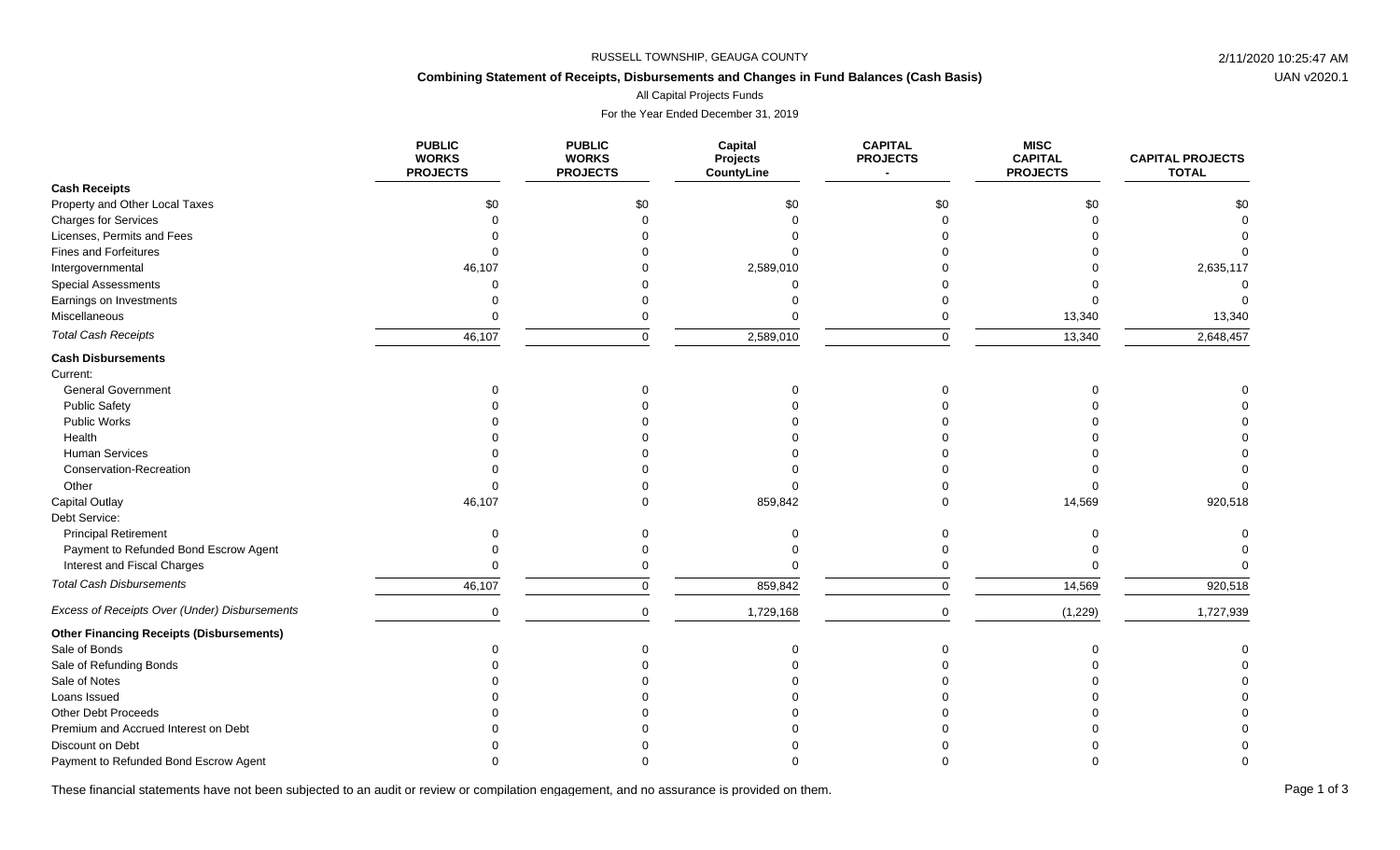# **Combining Statement of Receipts, Disbursements and Changes in Fund Balances (Cash Basis)**

All Capital Projects Funds

|                                                       | <b>PUBLIC</b><br><b>WORKS</b><br><b>PROJECTS</b> | <b>PUBLIC</b><br><b>WORKS</b><br><b>PROJECTS</b> | Capital<br><b>Projects</b><br>CountyLine | <b>CAPITAL</b><br><b>PROJECTS</b> | MISC<br><b>CAPITAL</b><br><b>PROJECTS</b> | <b>CAPITAL PROJECTS</b><br><b>TOTAL</b> |
|-------------------------------------------------------|--------------------------------------------------|--------------------------------------------------|------------------------------------------|-----------------------------------|-------------------------------------------|-----------------------------------------|
| Sale of Capital Assets                                |                                                  |                                                  |                                          |                                   |                                           |                                         |
| Transfers In                                          |                                                  |                                                  |                                          |                                   |                                           |                                         |
| <b>Transfers Out</b>                                  |                                                  |                                                  |                                          |                                   |                                           |                                         |
| Advances In                                           |                                                  |                                                  |                                          |                                   |                                           |                                         |
| Advances Out                                          |                                                  |                                                  |                                          |                                   |                                           |                                         |
| <b>Other Financing Sources</b>                        |                                                  |                                                  |                                          |                                   |                                           |                                         |
| Other Financing Uses                                  |                                                  |                                                  |                                          |                                   |                                           |                                         |
| <b>Total Other Financing Receipts (Disbursements)</b> |                                                  |                                                  | $\Omega$                                 |                                   |                                           |                                         |
| Special Item                                          |                                                  |                                                  |                                          |                                   |                                           |                                         |
| Extraordinary Item                                    |                                                  |                                                  |                                          |                                   |                                           |                                         |
| Net Change in Fund Cash Balances                      |                                                  |                                                  | 1,729,168                                |                                   | (1,229)                                   | 1,727,939                               |
| Fund Cash Balances, January 1                         |                                                  |                                                  |                                          |                                   | 19,130                                    | 19,130                                  |
| Fund Cash Balances, December 31                       |                                                  |                                                  |                                          |                                   |                                           |                                         |
| Nonspendable                                          |                                                  |                                                  |                                          |                                   |                                           |                                         |
| Restricted                                            |                                                  |                                                  | 1,729,168                                |                                   | 17,901                                    | 1,747,069                               |
| Committed                                             |                                                  |                                                  |                                          |                                   |                                           |                                         |
| Assigned                                              |                                                  |                                                  |                                          |                                   |                                           |                                         |
| Unassigned (Deficit)                                  |                                                  |                                                  |                                          |                                   |                                           |                                         |
| Fund Cash Balances, December 31                       | \$0                                              | \$0                                              | \$1,729,168                              | \$0                               | \$17,901                                  | \$1,747,069                             |